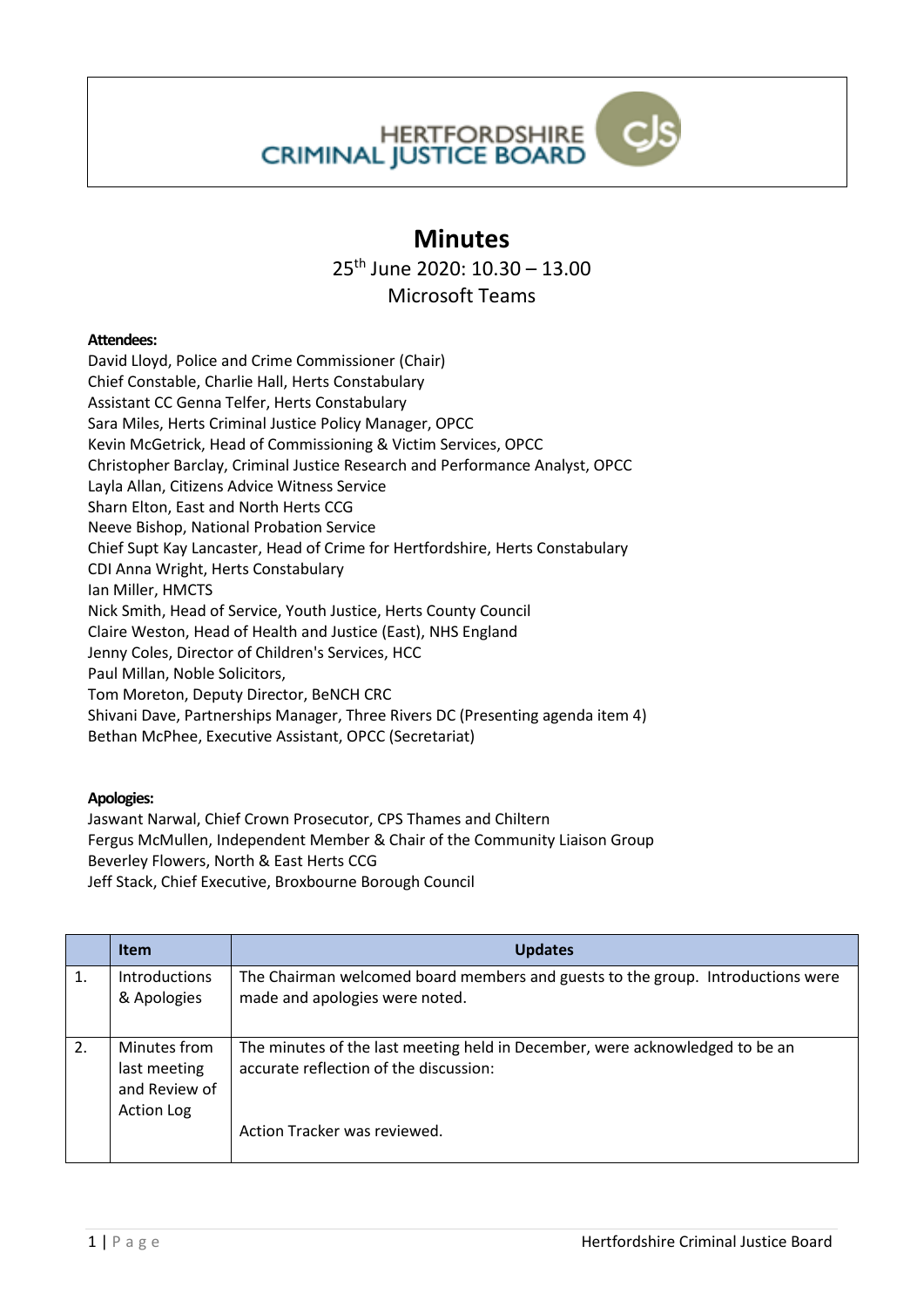| 3. | Performance & | There were no items to escalate from PPMG but there was an agreement to review                                                                                                                                                                                                                                                                                                                                                                                                                                                                                                                                                          |
|----|---------------|-----------------------------------------------------------------------------------------------------------------------------------------------------------------------------------------------------------------------------------------------------------------------------------------------------------------------------------------------------------------------------------------------------------------------------------------------------------------------------------------------------------------------------------------------------------------------------------------------------------------------------------------|
|    | Recovery      | additional data during the recovery period. This will include figures for RUI, bail, court<br>backlogs. It is not just the figures needed but some of the detail - how many are under                                                                                                                                                                                                                                                                                                                                                                                                                                                   |
|    |               | 18, what type of offences, trials / first hearings.                                                                                                                                                                                                                                                                                                                                                                                                                                                                                                                                                                                     |
|    |               | HCJB Performance Dashboard - exception reporting:                                                                                                                                                                                                                                                                                                                                                                                                                                                                                                                                                                                       |
|    |               | Chris Barclay shared the data he had distributed to the group ahead of the meeting. Key<br>areas of interest were highlighted:                                                                                                                                                                                                                                                                                                                                                                                                                                                                                                          |
|    |               | Vacated Trial rate - last quarter jumped up to 51.3%. Understand change in listing<br>patterns and a lack of legal advisers which led to the increase. Most recent quarter is<br>down to 42.5%. It was noted that more Legal Advisers are returning in June & there will<br>be more trial dates in the next quarter.                                                                                                                                                                                                                                                                                                                    |
|    |               | NPS Licenses/Post Sentence Supervision Completion - It was noted that there is a<br>difference between looking at $18/19 - 19/20$ data. Questioned if this may be due to a<br>change in the way data has been captured.                                                                                                                                                                                                                                                                                                                                                                                                                 |
|    |               | Action: Neeve Bishop & Sara Miles to discuss outside of the meeting.                                                                                                                                                                                                                                                                                                                                                                                                                                                                                                                                                                    |
|    |               | The report has highlighted:                                                                                                                                                                                                                                                                                                                                                                                                                                                                                                                                                                                                             |
|    |               | The way that the court system has suffered throughout this pandemic.<br>٠<br>There is an issue in backlog of trials which shows itself quite significantly.<br>٠                                                                                                                                                                                                                                                                                                                                                                                                                                                                        |
|    |               | Issue on DA conviction rate.                                                                                                                                                                                                                                                                                                                                                                                                                                                                                                                                                                                                            |
|    |               | File quality.                                                                                                                                                                                                                                                                                                                                                                                                                                                                                                                                                                                                                           |
|    |               | <b>File Quality:</b>                                                                                                                                                                                                                                                                                                                                                                                                                                                                                                                                                                                                                    |
|    |               | File Quality Unit to be fully staffed by the end of July - plan to base a member of<br>٠                                                                                                                                                                                                                                                                                                                                                                                                                                                                                                                                                |
|    |               | staff permanently in DAISU.<br>SFR medical (who presented to PPMG in February 2020) - this is going to be<br>$\bullet$                                                                                                                                                                                                                                                                                                                                                                                                                                                                                                                  |
|    |               | implemented which should speed up the way medical records are accessed                                                                                                                                                                                                                                                                                                                                                                                                                                                                                                                                                                  |
|    |               | which should improve the file quality piece.<br>Evidence.com - now being used. This has reduced number of discs being<br>$\bullet$                                                                                                                                                                                                                                                                                                                                                                                                                                                                                                      |
|    |               | transferred across the CPS and the time taken for the transfer of information.<br>No data available at the moment but there should be a significant impact.<br>To be monitored closely going forward.<br>٠                                                                                                                                                                                                                                                                                                                                                                                                                              |
|    |               | In September we should be able to reflect on what has happened and whether things                                                                                                                                                                                                                                                                                                                                                                                                                                                                                                                                                       |
|    |               | are improving.                                                                                                                                                                                                                                                                                                                                                                                                                                                                                                                                                                                                                          |
|    |               | Recovery Data Pack & Recovery planning:                                                                                                                                                                                                                                                                                                                                                                                                                                                                                                                                                                                                 |
|    |               | This data was also shared with the group in advance.                                                                                                                                                                                                                                                                                                                                                                                                                                                                                                                                                                                    |
|    |               | Mixed picture - receipt level is where disposal is -which is good news. But we still don't<br>know where in the system cases are sitting and where the blockages may be. It was<br>also noted that the level of receipts to disposals is looked at weekly and is quite<br>volatile. The last week may look positive but it doesn't mean that next week will be.<br>CPS have convened weekly gold meetings with partners and HMCTS have an action to<br>arrange a subgroup to look at some of the detail behind the data. This recognises that<br>we have a lot of the headline numbers but not the detail behind it. This will feedback |
|    |               | to the CPS Gold Group and the HCJB.                                                                                                                                                                                                                                                                                                                                                                                                                                                                                                                                                                                                     |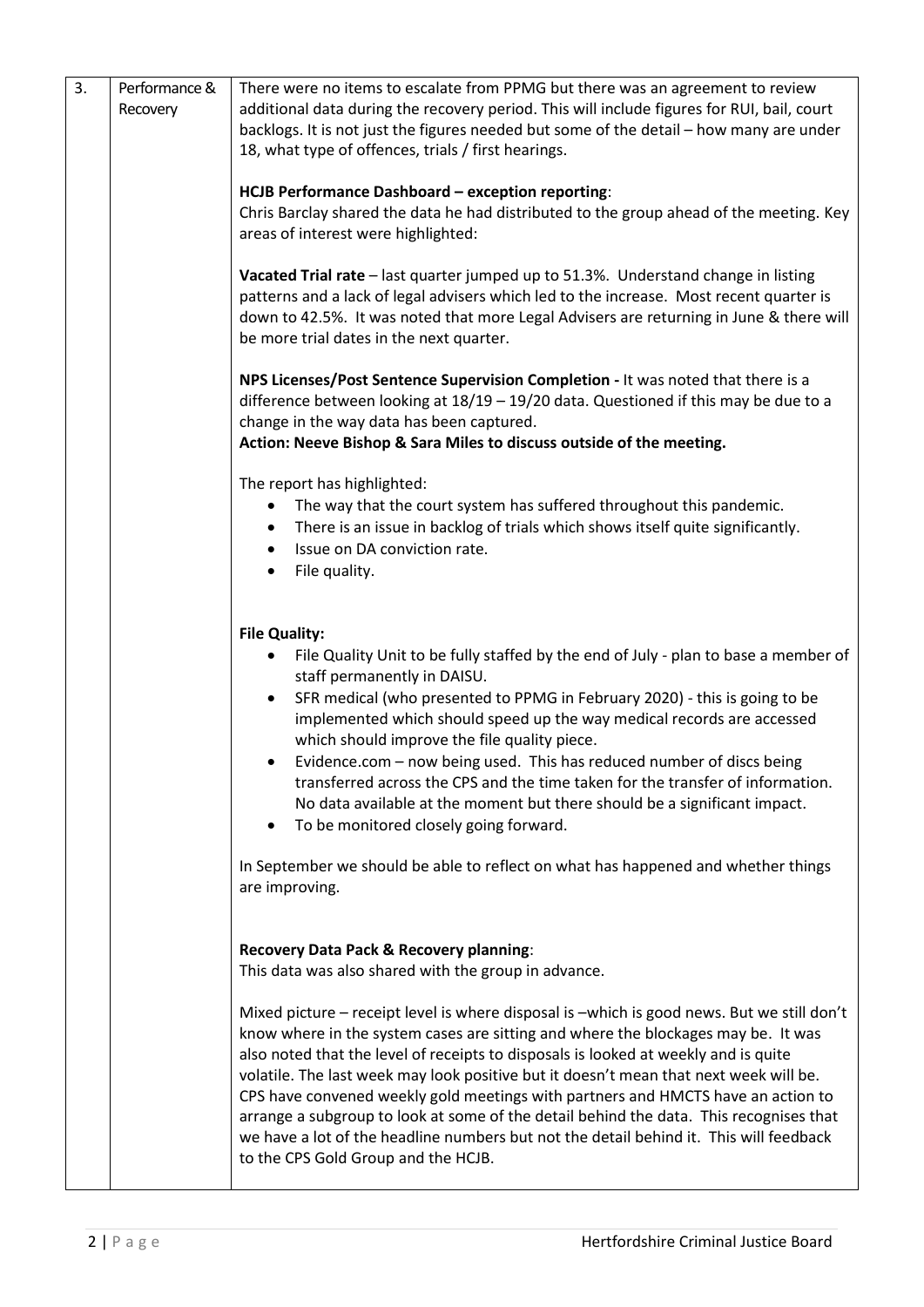|    |                                             | The Chair - welcomed the fact that this data is now going to be shared and that it is a<br>really positive thing to have come out of the crisis. The difficulty will be to get the<br>granularity of the data coming through.<br>The group were asked with regards to outstanding court cases, whether it is possible to<br>separate youth courts from adults? This will help to understand the pressure points<br>and involve relevant agencies. This will help recovery planning to anticipate volume<br>planning.<br>Information on RUI is extremely helpful and the detail behind it would help further.<br>This would look at young people / adults and crime types.<br>Action: Chris Barclay to look at presenting the recovery data in graph form.<br>Other areas of data that would be of interest:<br>Wait times to get to trial in both Crown and Mags. Cases will be held for longer - there<br>is a need to be honest with victims & witnesses. Can this data be extrapolated to<br>identify times to help manage expectations?<br>Kevin McGetrick noted that there is currently work being undertaken with Constabulary<br>and Citizens Advice Bureau to look at providing some remote centres for giving<br>evidence across the county. Seeing positive inroads into this.<br>Action: Chris Barclay to obtain as much detail as possible to breakdown data to<br>youths/adults, type of crime, how long cases have been waiting. |
|----|---------------------------------------------|------------------------------------------------------------------------------------------------------------------------------------------------------------------------------------------------------------------------------------------------------------------------------------------------------------------------------------------------------------------------------------------------------------------------------------------------------------------------------------------------------------------------------------------------------------------------------------------------------------------------------------------------------------------------------------------------------------------------------------------------------------------------------------------------------------------------------------------------------------------------------------------------------------------------------------------------------------------------------------------------------------------------------------------------------------------------------------------------------------------------------------------------------------------------------------------------------------------------------------------------------------------------------------------------------------------------------------------------------------------------------------------------------------------------------------------------|
| 4. | Three Rivers DA<br>Perpetrator<br>Programme | Shivani Dave gave a presentation to the group:<br>This pilot project looks at DA prevention. It began in June 2019 after receiving funding<br>from the Criminal Justice Innovation Fund and Three Rivers District Council.<br>The funding provides 1x 0.6FTE Prevention Worker and the service is provided by Herts<br>Mind Network and forms part of their "Three Rivers Domestic Abuse Service".<br>Lessons so far:<br>Cases are far more complex than first imagined.<br>Impact of childhood experiences is so significant on behaviours in later life.<br>Engagement has been strong will all clients continuing due engage virtually<br>during covid.<br>Identified clients who are both victim and perpetrator of DA<br>٠<br>Cannot underestimate the connection with mental health & Trauma.<br>Outcomes:<br>Increased awareness of behavior.<br>$\bullet$<br>Great for people who want to change behavior.<br>٠<br>The programme of work does not work for narcissists.<br>Reflections:<br>The majority of referrals have come through so far is from Children's Services.<br>Referral target of 40 hasn't been achieved but would have been a very high<br>$\bullet$<br>number to deal with due to complexity of the cases.<br>The target for coming year will be 30 referrals which is considered to be more<br>realistic.                                                                                                           |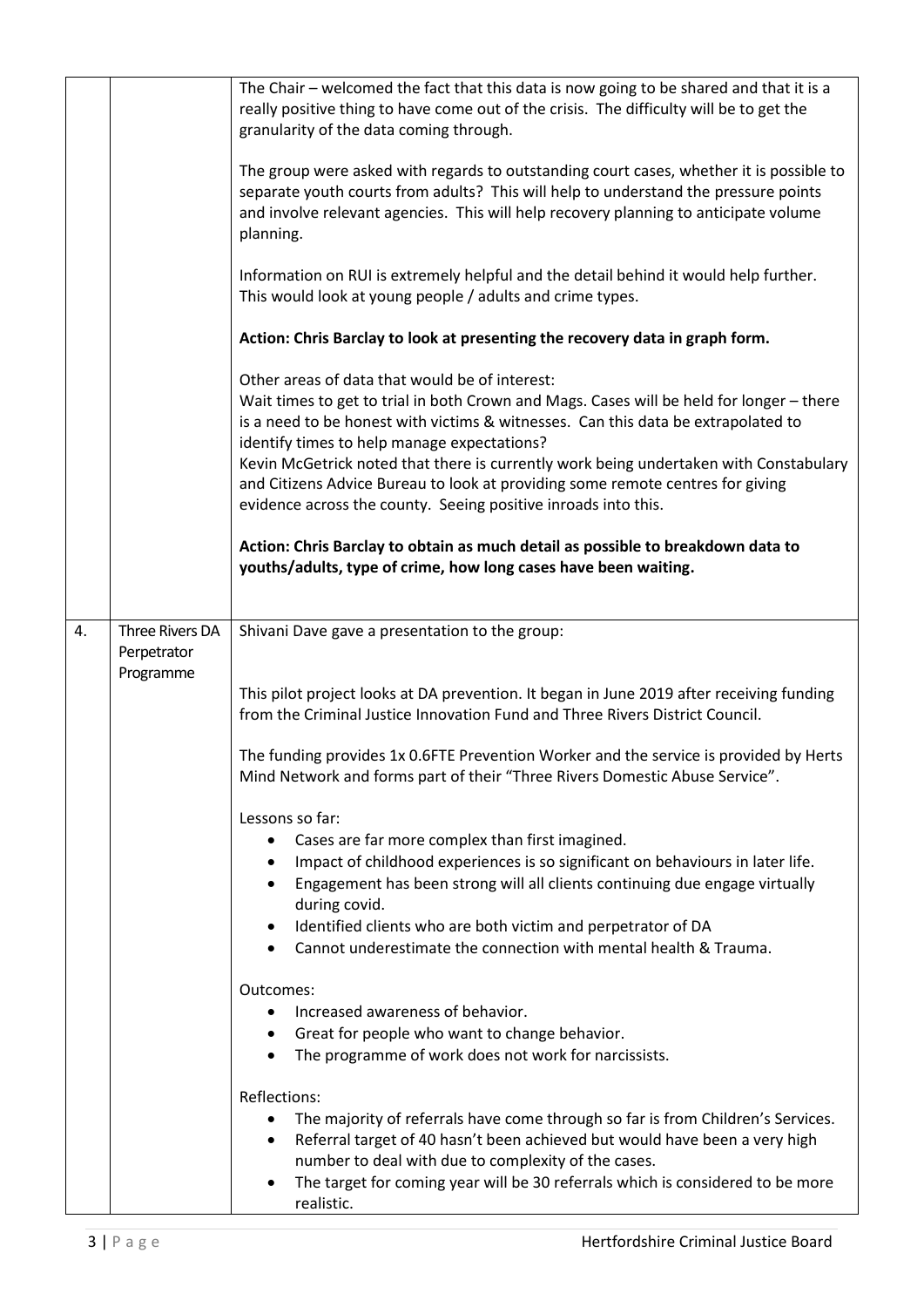|  | • Constabulary referrals have been lower than expected due to the situation<br>often being very intense when police arrive and it not feeling like the<br>appropriate time to ask for consent to refer to the service. There are plans for<br>the prevention worker to attend follow up visits with the police and discuss the<br>service.                                                |
|--|-------------------------------------------------------------------------------------------------------------------------------------------------------------------------------------------------------------------------------------------------------------------------------------------------------------------------------------------------------------------------------------------|
|  | The Chair thanked Shivani for the presentation.                                                                                                                                                                                                                                                                                                                                           |
|  | Jenny Coles noted that before covid, family safeguarding who run perpetrator programs<br>for HCC, was due to expand and offer 3 further courses over the year but this now<br>won't be possible.                                                                                                                                                                                          |
|  | Action - Jenny Coles To put Shivani Dave in touch with the contact at Family<br>Safeguarding.                                                                                                                                                                                                                                                                                             |
|  | Nick Smith asked if there was any scope for young people to be supported by the<br>programme. Shivani noted that due to skills set and the way the other services are<br>offered in Herts, it is not currently being offered to young people, but other services<br>have been extended to support young people so that should be something that gets<br>linked up in some way.            |
|  | Family referrals could be a way of accessing perpetrators on the programme. Shivani<br>will take this back to her team to explore further.                                                                                                                                                                                                                                                |
|  | Action - Nick and Shivani to have a conversation offline to see how they can work<br>together.                                                                                                                                                                                                                                                                                            |
|  | NPS:<br>NPS can see opportunities for non-statutory cases accessing this project or for<br>offenders who continue to need support post NPS supervision.                                                                                                                                                                                                                                   |
|  | Health:<br>Can see the advantages of the Perpetrator Programme:<br>Interested in links to interventions at a younger age and links to mental health.<br>A reminder that behaviours have a root cause.<br>Question if there was an opportunity to expand beyond Three Rivers?                                                                                                              |
|  | <b>Citizens advice:</b><br>Offered that they could advertise the service in their rooms at court.                                                                                                                                                                                                                                                                                         |
|  | Action: Sara Miles to put Layla Allen and Shivani Dave in touch with one another so<br>witness service can obtain leaflets for courts on the DA perpetrator programme.                                                                                                                                                                                                                    |
|  | Constabulary:<br>Would very much like to see perpetrator provision expand.<br>$\bullet$<br>Interested to see an evaluation of medium to longer term outcomes and the<br>likelihood of re-offending.<br>What are the health & wellbeing outcomes of these individuals.<br>Be useful to see one of two case studies of those for whom who it hasn't<br>worked for to try to understand why. |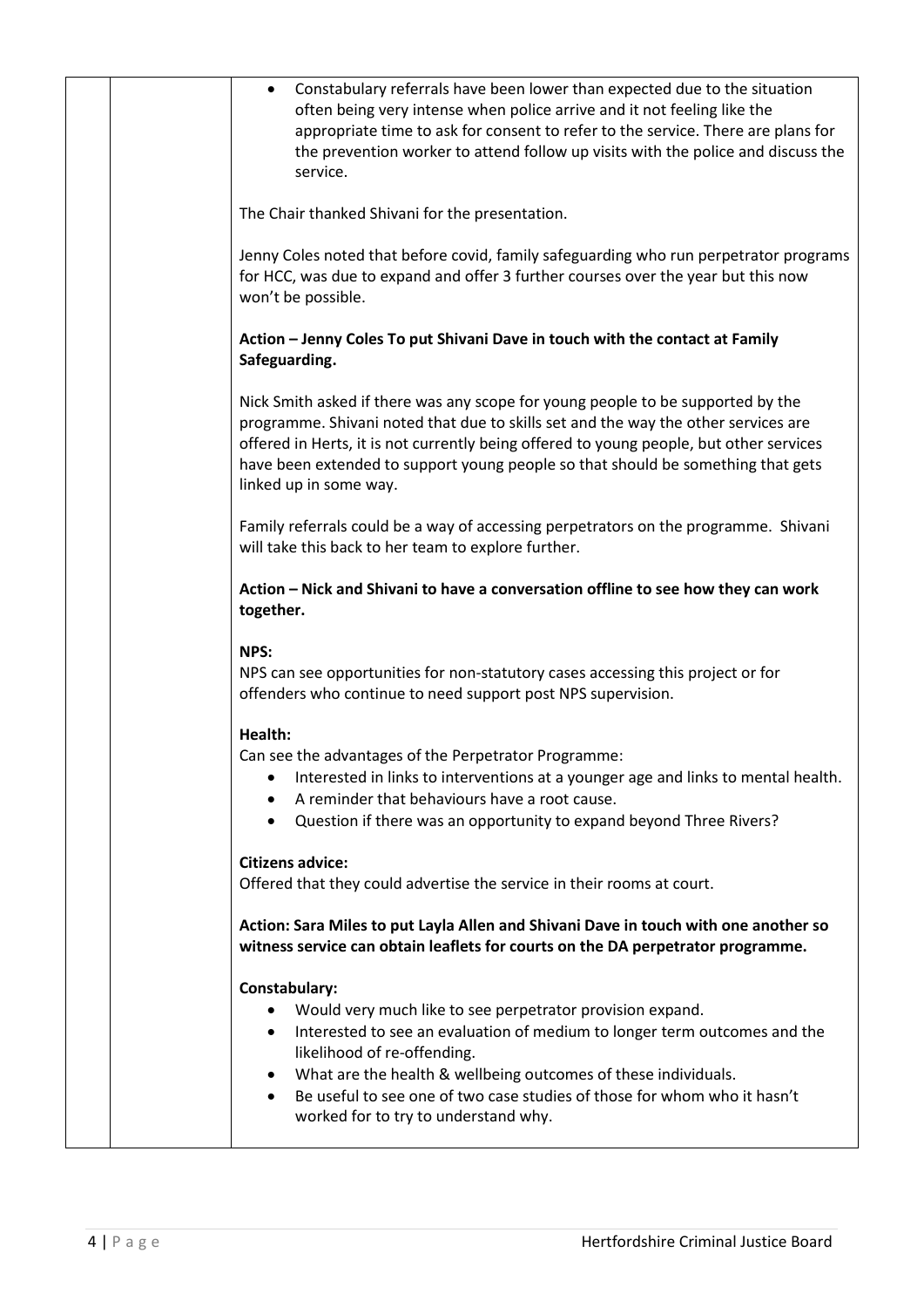| 5. | Rape outcomes | Presentation from Supt Kay Lancaster and DCI Anna Wright.                                                                                                                                                                                                                                                                                            |
|----|---------------|------------------------------------------------------------------------------------------------------------------------------------------------------------------------------------------------------------------------------------------------------------------------------------------------------------------------------------------------------|
|    |               | At the end of 2018-19, CJ rape outcomes had declined. Lots of work undertaken since<br>Jan 2019. Now seeing that the Rape figures are starting to increase.                                                                                                                                                                                          |
|    |               | Outcome rate is 8.7% which is up 5.2% last year. Since preparing the presentation the<br>outcome rate has improved further and is now sitting at 9.4%. There have been 16<br>positive charges for rape since 1st April this year. This is a really good improvement on<br>last year's data.                                                          |
|    |               | Back in January 2019 asked for a peer review. This highlighted some internal issues<br>such as high workloads, stretched resources, supervision & the working relationship<br>with CPS. The result of which was an action plan which was put in place:<br>Restructured the Sexual Offences Investigation Team.<br>$\bullet$                          |
|    |               | Uplift in resources - across the safeguarding demand in particular in rape<br>$\bullet$<br>division.<br>Due to improvements - they have been visited by a number of forces across the                                                                                                                                                                |
|    |               | country.                                                                                                                                                                                                                                                                                                                                             |
|    |               | Online dating app adverts:<br>At the beginning of the year noticed that people were reporting rapes after<br>٠<br>meeting someone on a dating app.                                                                                                                                                                                                   |
|    |               | Advertising on apps being relaunched again this week to capture people still at<br>٠<br>home - before they start going out and about socialising.<br>It is a very inclusive campaign.<br>$\bullet$                                                                                                                                                   |
|    |               | Makes people aware of dangers of dating sites and offers them safety advice.<br>$\bullet$<br>Looking ahead - freshers' weeks (and Christmas), won't be the same as it has<br>$\bullet$<br>been before, so working hard with the university to understand how Freshers'<br>week will look and ensure that the campaign is targeting the right people. |
|    |               | Challenges:                                                                                                                                                                                                                                                                                                                                          |
|    |               | Covid<br>Court backlog. Concerns victims & victim attrition. Putting into place measures<br>to speak to any victim awaiting a trial across Herts.<br>File quality - can be real anomalies for file rejections.                                                                                                                                       |
|    |               | Evidence – difficulties with accounts and onward disclosures.                                                                                                                                                                                                                                                                                        |
|    |               | Chair thanked them for their presentation and recognized that they had made huge<br>amongst of progress. However even if Herts were sitting at the top of table, outcome<br>rate would only still be around 10% which raises questions:<br>Is there something not being done nationally?<br>Does something need to be done differently?<br>$\bullet$ |
|    |               | It was noted that those in policing do all they can to support and encourage the victim<br>through the process - but it's not always the right way for the victim.<br>Our systems need to be as effective and timely as they can be and there remains a huge<br>piece of work to do around how victims of rape are dealt with.                       |
|    |               | It was highlighted to the group that SARC are set up to provide support for victims who<br>have experienced sexual assault with treatment and care.                                                                                                                                                                                                  |